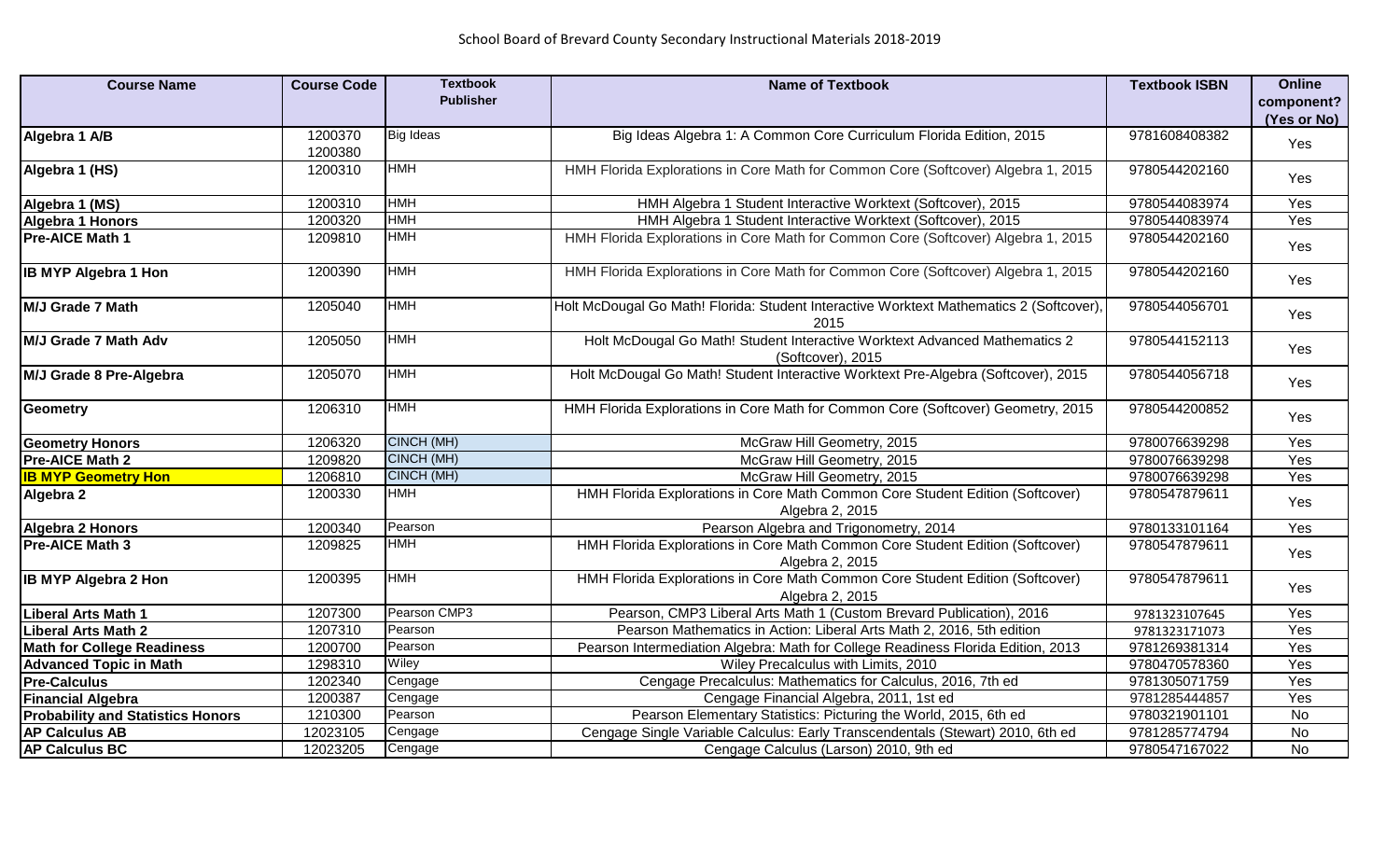| <b>AP Statistics</b>                              | 12103205  | <b>BFW</b>                | Bedford Freeman & Worth The Practice of Statistics, 2012, 4th edition   | 9781429245593     | No  |
|---------------------------------------------------|-----------|---------------------------|-------------------------------------------------------------------------|-------------------|-----|
| Algebra 1, Geometry, Algebra 2                    | see below | Carnegie Learning         | See below                                                               |                   | Yes |
| <b>Schools and courses that use Carnegie</b>      |           |                           |                                                                         |                   |     |
| but also HMH (mixture) for Algebra 1, Geometry,   |           |                           |                                                                         |                   |     |
| and/or Algebra 2                                  |           |                           |                                                                         |                   |     |
| Eau Gallie Algebra 1                              | 1200310   | Carnegie Learning         | Carnegie Learning Algebra 1: A Common Core Math Program (Softcover)     | 9781609721527     | Yes |
| Astronaut Algebra 1, Algebra 1 A/B                | 1200310,  | Carnegie Learning         | Carnegie Learning Algebra 1: A Common Core Math Program (Softcover)     | 9781609721527     |     |
|                                                   | 1200370,  |                           |                                                                         |                   | Yes |
|                                                   | 1200380   |                           |                                                                         |                   |     |
| <b>Astronaut Geometry</b>                         | 1206310   | Carnegie Learning         | Carnegie Learning Algebra 1: A Common Core Math Program (Softcover)     | 9781609721527     | Yes |
| <b>Bayside Geometry &amp; Honors</b>              | 1206310   | Carnegie Learning         | Carnegie Learning Algebra 1: A Common Core Math Program (Softcover)     | 9781609721527     |     |
|                                                   | 1206320   |                           |                                                                         |                   | Yes |
| Cocoa HS Algebra 1                                | 1200310   | Carnegie Learning         | Carnegie Learning Algebra 1: A Common Core Math Program (Softcover)     | 9781609721527     | Yes |
| Cocoa HS Algebra 1 Honors                         | 1200320   | Carnegie Learning         | Carnegie Learning Algebra 1: A Common Core Math Program (Softcover)     | 9781609721527     | Yes |
| Schools that use Carnegie for Liberal Arts Math 2 |           |                           |                                                                         |                   |     |
| <b>Merritt Island HS</b>                          | 1207310   | Carnegie Learning         | Carnegie Learning Custom Publication for Liberal Arts Math 2: Vol 1 & 2 | Custom            | Yes |
| <b>Eau Gallie HS</b>                              | 1207310   | Carnegie Learning         | Carnegie Learning Custom Publication for Liberal Arts Math 2: Vol 1 & 2 | Custom            | Yes |
| <b>Melbourne HS</b>                               | 1207310   | Carnegie Learning         | Carnegie Learning Custom Publication for Liberal Arts Math 2: Vol 1 & 2 | Custom            | Yes |
| <b>Rockledge HS</b>                               | 1207310   | Carnegie Learning         | Carnegie Learning Custom Publication for Liberal Arts Math 2: Vol 1 & 2 | Custom            | Yes |
|                                                   |           |                           |                                                                         |                   |     |
| <b>WestShore differences from above</b>           |           |                           |                                                                         |                   |     |
| Algebra 1                                         | 1200310   | <b>HMH</b>                | HMH Algebra 1 Student Interactive Worktext (Softcover)                  | 9780544083974     | Yes |
| <b>Geometry</b>                                   | 1206310   | <b>CINCH</b>              | <b>McGraw Hill Geometry</b>                                             | 9780076639298     | Yes |
| Algebra 2                                         | 1200330   | Pearson                   | Pearson Algebra and Trigonometry                                        | 9780133101164     | Yes |
|                                                   |           |                           |                                                                         |                   |     |
| <b>M/J Language Arts 2</b>                        | 1001040X  | Houghton Mifflin Harcourt | Florida Collections 7?                                                  | 978-0-0544091973  | yes |
| <b>M/J Language Arts 2 Advanced</b>               | 10010504  | Houghton Mifflin Harcourt | <b>Florida Collections 7?</b>                                           | 978-0-0544091973  | yes |
| <b>Camrbidge LA 2</b>                             | 1001055   | Houghton Mifflin Harcourt | Florida Collections 7?                                                  |                   |     |
|                                                   |           |                           |                                                                         |                   |     |
| <b>M/J Language Arts 3</b>                        | 1001070X  | Houghton Mifflin Harcourt | Florida Collections 8?                                                  | 978-0-0544091981  | yes |
| <b>M/J Language Arts 3 Advanced</b>               | 10010804  | Houghton Mifflin Harcourt | <b>Florida Collections 8?</b>                                           | 978-0-0544091981  | yes |
| <b>Cambridge LA 3</b>                             | 1001085   |                           | Florida Collections 8?                                                  |                   |     |
| English 1                                         | 1001310X  | Houghton Mifflin Harcourt | <b>Collections Grade 9</b>                                              | 978-0-544-09209-9 | yes |
| <b>English 1 Honors</b>                           | 10013204  | Houghton Mifflin Harcourt | <b>Collections Grade 9</b>                                              | 978-0-544-09209-9 | yes |
| English 2                                         | 1001340X  | Houghton Mifflin Harcourt | Collections Grade 10                                                    | 978-0-544-09228-0 | yes |
| <b>English 2 Honors</b>                           | 10013504  | Houghton Mifflin Harcourt | <b>Collections Grade 10</b>                                             | 978-0-544-09228-0 | yes |
| <b>English 3</b>                                  | 1001380   | Houghton Mifflin Harcourt | <b>Collections Grade 11</b>                                             | 978-0-544-09320-1 | yes |
| <b>English 3 Honors</b>                           | 1001370x  | Houghton Mifflin Harcourt | <b>Collections Grade 11</b>                                             | 978-0-544-09320-1 | yes |
| English 4                                         | 1001400X  | Houghton Mifflin Harcourt | <b>Collections Grade 12</b>                                             | 978-0-544-09224-2 | yes |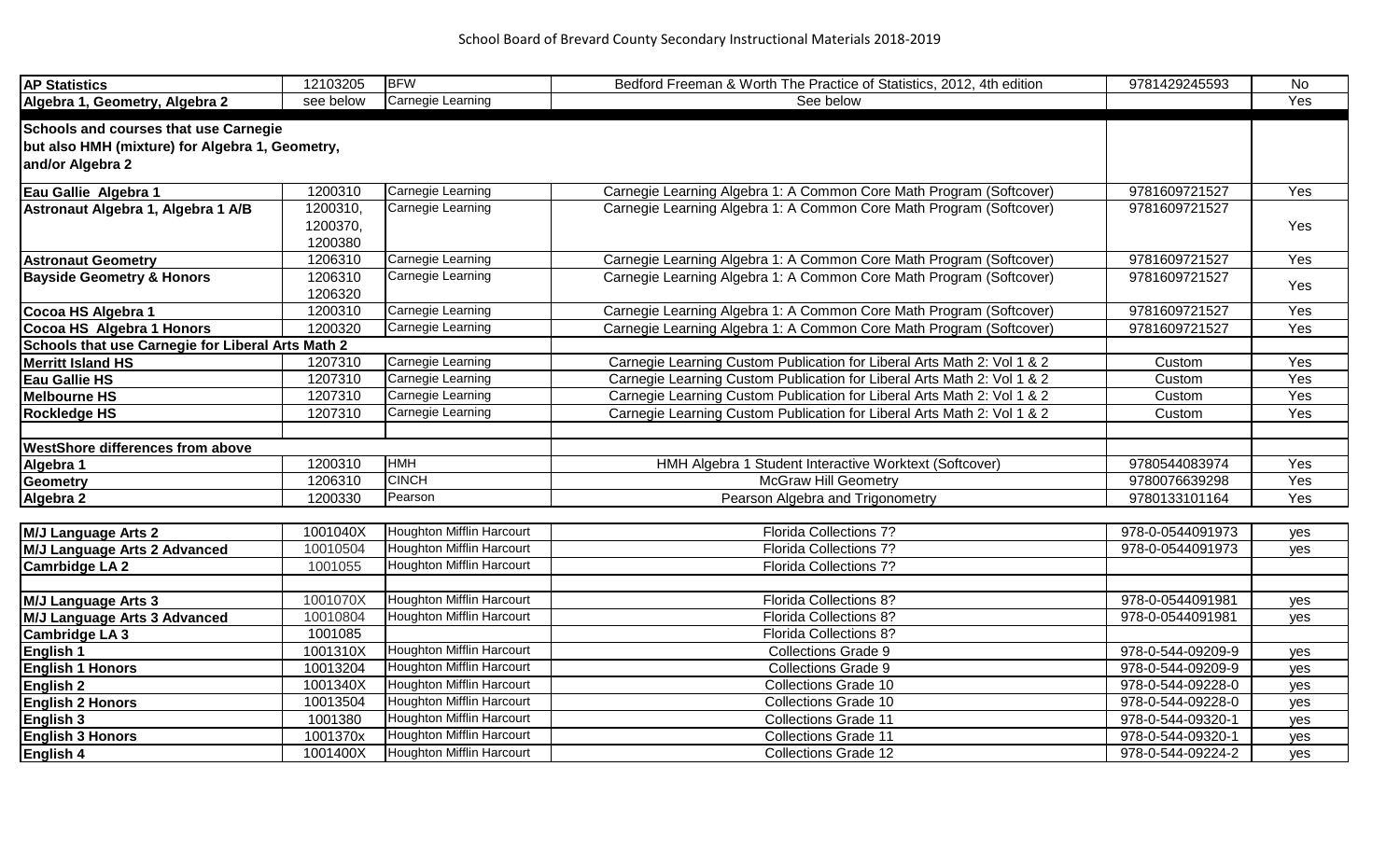| <b>English 4 Honors</b>                 | 10014104 | Houghton Mifflin Harcourt                    | <b>Collections Grade 12</b>                                                                                                 | 978-0-544-09224-2                                          | yes      |
|-----------------------------------------|----------|----------------------------------------------|-----------------------------------------------------------------------------------------------------------------------------|------------------------------------------------------------|----------|
| <b>AP Language and Composition</b>      | 10014205 | McGraw Hill                                  | Muller, Language & Composition: The Art of Voice © 2014 1e, (AP Edition) Student Edition (A/P<br><b>ENGLISH LITERATURE)</b> | 978-0-076-64636-4                                          | yes      |
| <b>AP Literature and Composition</b>    | 1001430  | Wadsworth                                    |                                                                                                                             | 10:1-111-35152-x                                           | no       |
| English 4 Florida College Prep          | 1001405X | Cengage                                      |                                                                                                                             | 978-1-285-73027-1                                          | no       |
|                                         |          |                                              |                                                                                                                             |                                                            |          |
| <b>Advanced Placement Biology</b>       | 2000340  | School based decision                        |                                                                                                                             |                                                            | possibly |
| <b>Advanced Placement Chemistry</b>     | 2003370  | school based decision                        |                                                                                                                             |                                                            | possibly |
| <b>Advanced Placement Environmental</b> | 2001380  | not offered at 50% or more                   |                                                                                                                             |                                                            |          |
| <b>Science</b>                          |          | schools                                      |                                                                                                                             |                                                            |          |
| <b>Advanced Placement Physics 1</b>     | 2003421  | School based decision                        |                                                                                                                             |                                                            | possibly |
| <b>Advanced Placement Physics 2</b>     | 2003422  | not offered at 50% or more<br>schools        |                                                                                                                             |                                                            |          |
| <b>Advanced Placement Phycisc C</b>     | 2003430  | not offered at 50% or more<br>schools        |                                                                                                                             |                                                            |          |
| <b>Anatomy and Physiology</b>           | 2000350  | Goodheardt-Wilcox and<br>possibly EMC School | Introduction to Anatomy and Physiology 2014 (GW)<br>Applied Anatomy & Physiology: A Case Study (EMC)                        | 978-1-63563-363-4 for<br><b>GW</b><br>9781533816771EM<br>С | yes      |
| <b>Anatomy and Physiology Honors</b>    | 2000360  | Goodheardt-Wilcox and<br>possibly EMC School | Introduction to Anatomy and Physiology 2014 (GW)<br>Applied Anatomy & Physiology: A Case Study (EMC)                        | 978-1-63563-363-4 for<br>GW<br>9781533816771EM<br>C        | yes      |
| <b>Biology I</b>                        | 2000310  | Pearson                                      | Miller & Levine Biology, Florida Edition, 1st Edition, 2019 (Pearson)                                                       | 9780328988617<br>Pearson                                   | yes      |
| <b>Biology I Honors</b>                 | 2000320  | Pearson                                      | Miller & Levine Biology, Florida Edition, 1st Edition, 2019                                                                 | 9780328988617                                              | yes      |
| <b>Chemistry I</b>                      | 2003340  | McGraw Hill                                  | Chemistry: Matter and Change, 2019 (McGraw)                                                                                 | 9780076819300<br>McGraw                                    | yes      |
| <b>Chemistry I Honors</b>               | 2003350  | <b>McGraw Hill</b>                           | Chemistry: Matter and Change, 2019 (McGraw)                                                                                 | 9780076819300<br>McGraw                                    | yes      |
| <b>Marine Science I</b>                 | 2002500  | Mcgraw Hill                                  | Marine Science, 2018/1st Florida Edition                                                                                    | 9780079015785 or<br>9780079015778<br>(premium vs standard) | yes      |
| Marine Science I Honors                 | 2002510  | Mcgraw Hill                                  | Marine Science, 2018/1st Florida Edition                                                                                    | 9780079015785 or<br>9780079015778<br>(premium vs standard) | yes      |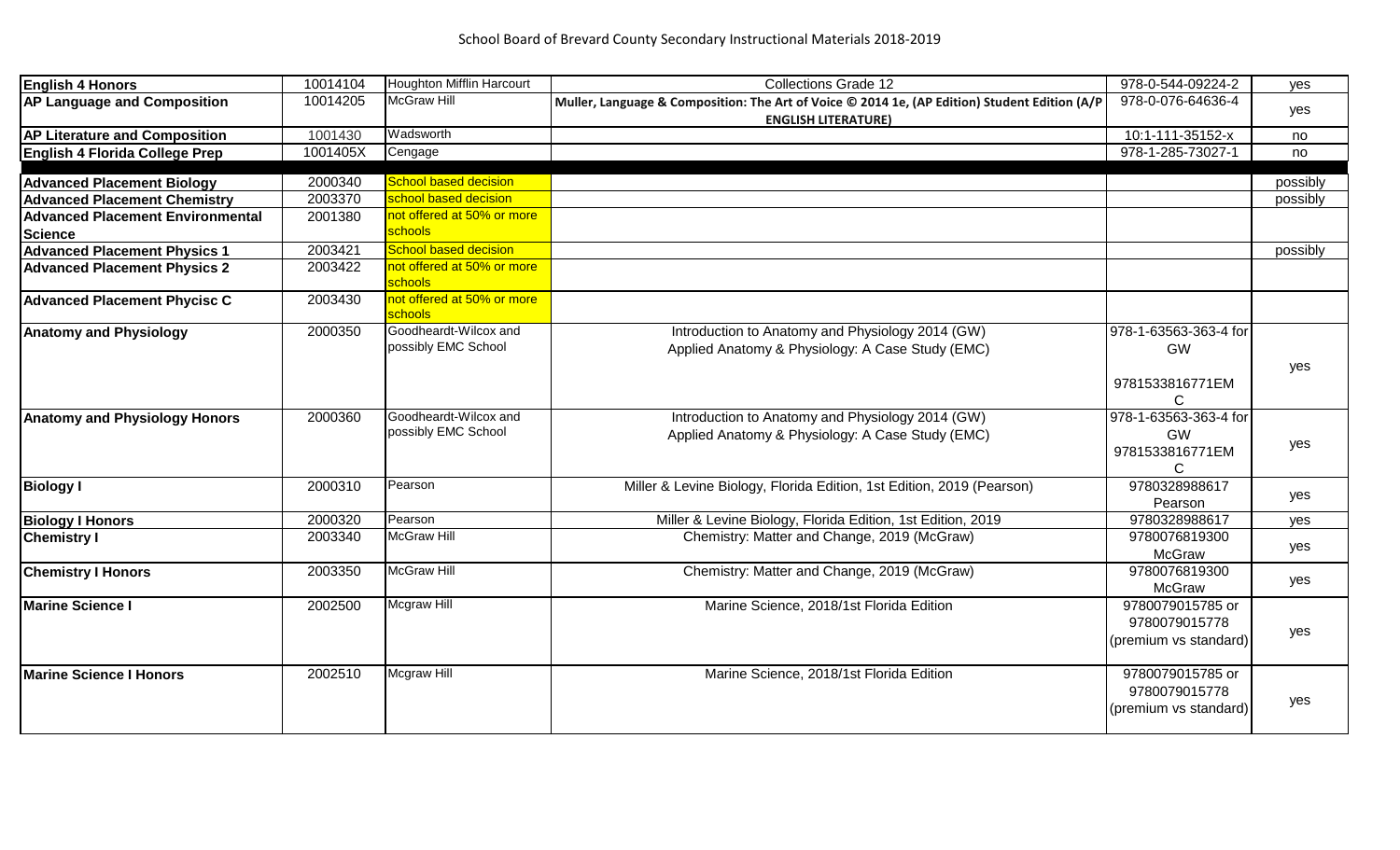| <b>Physical Science</b>                                                                                                                                                                                                                                                                                               | 2003310                                                                                          | <b>Discovery Education</b>                                                                              | <b>Physical Science Techbook</b>                                                                                                                                                                                                                                                                                                                                                                                                             |                                                                                                                                                       |                                                      |
|-----------------------------------------------------------------------------------------------------------------------------------------------------------------------------------------------------------------------------------------------------------------------------------------------------------------------|--------------------------------------------------------------------------------------------------|---------------------------------------------------------------------------------------------------------|----------------------------------------------------------------------------------------------------------------------------------------------------------------------------------------------------------------------------------------------------------------------------------------------------------------------------------------------------------------------------------------------------------------------------------------------|-------------------------------------------------------------------------------------------------------------------------------------------------------|------------------------------------------------------|
|                                                                                                                                                                                                                                                                                                                       |                                                                                                  |                                                                                                         |                                                                                                                                                                                                                                                                                                                                                                                                                                              | 9781682202852Techb                                                                                                                                    |                                                      |
|                                                                                                                                                                                                                                                                                                                       |                                                                                                  |                                                                                                         |                                                                                                                                                                                                                                                                                                                                                                                                                                              | ook                                                                                                                                                   |                                                      |
|                                                                                                                                                                                                                                                                                                                       |                                                                                                  |                                                                                                         |                                                                                                                                                                                                                                                                                                                                                                                                                                              | 9781682203217                                                                                                                                         |                                                      |
|                                                                                                                                                                                                                                                                                                                       |                                                                                                  |                                                                                                         |                                                                                                                                                                                                                                                                                                                                                                                                                                              | blended learning                                                                                                                                      |                                                      |
|                                                                                                                                                                                                                                                                                                                       |                                                                                                  |                                                                                                         |                                                                                                                                                                                                                                                                                                                                                                                                                                              | package                                                                                                                                               |                                                      |
|                                                                                                                                                                                                                                                                                                                       |                                                                                                  |                                                                                                         |                                                                                                                                                                                                                                                                                                                                                                                                                                              | 9781563311130 core                                                                                                                                    |                                                      |
|                                                                                                                                                                                                                                                                                                                       |                                                                                                  |                                                                                                         |                                                                                                                                                                                                                                                                                                                                                                                                                                              |                                                                                                                                                       |                                                      |
| <b>Physics I</b>                                                                                                                                                                                                                                                                                                      | 2003380                                                                                          | <b>Mcgraw Hill</b>                                                                                      | Principles & Problems, 2019/1st Florida Edition                                                                                                                                                                                                                                                                                                                                                                                              | text companion<br>9780076821693                                                                                                                       |                                                      |
|                                                                                                                                                                                                                                                                                                                       |                                                                                                  | <b>Mcgraw Hill</b>                                                                                      |                                                                                                                                                                                                                                                                                                                                                                                                                                              |                                                                                                                                                       | yes                                                  |
| <b>Physics I Honors</b>                                                                                                                                                                                                                                                                                               | 2003390                                                                                          |                                                                                                         | Principles & Problems, 2019/1st Florida Edition                                                                                                                                                                                                                                                                                                                                                                                              | 9780076821693                                                                                                                                         | yes                                                  |
| <b>MJ Comprehensive Science 2</b>                                                                                                                                                                                                                                                                                     | 2002070                                                                                          | Mcgraw Hill                                                                                             | Florida Science Comprehensive Course 2                                                                                                                                                                                                                                                                                                                                                                                                       | 9780076822508                                                                                                                                         | yes                                                  |
| <b>MJ Comprehensive Science 2 ADV</b>                                                                                                                                                                                                                                                                                 | 2002080                                                                                          | <b>Mcgraw Hill</b>                                                                                      | Florida Science Comprehensive Course 2                                                                                                                                                                                                                                                                                                                                                                                                       | 9780076822508                                                                                                                                         | yes                                                  |
| <b>MJ Comprehensive Science 3</b>                                                                                                                                                                                                                                                                                     | 2002100                                                                                          | Mcgraw Hill                                                                                             | Florida Science Comprehensive Course 3                                                                                                                                                                                                                                                                                                                                                                                                       | 9780076822720                                                                                                                                         | yes                                                  |
| <b>MJ Comprehensive Science 3 ADV</b>                                                                                                                                                                                                                                                                                 | 2002110                                                                                          | Mcgraw Hill                                                                                             | Florida Science Comprehensive Course 3                                                                                                                                                                                                                                                                                                                                                                                                       | 9780076822720                                                                                                                                         | <b>ves</b>                                           |
| <b>MJ Comprehensive Science</b>                                                                                                                                                                                                                                                                                       | 20020854                                                                                         | <b>Mcgraw Hill</b>                                                                                      | Florida Science Comprehensive Course 2                                                                                                                                                                                                                                                                                                                                                                                                       |                                                                                                                                                       | yes                                                  |
| <b>Accelerated Honors</b>                                                                                                                                                                                                                                                                                             |                                                                                                  |                                                                                                         | Florida Science Comprehensive Course 3                                                                                                                                                                                                                                                                                                                                                                                                       |                                                                                                                                                       |                                                      |
|                                                                                                                                                                                                                                                                                                                       |                                                                                                  |                                                                                                         |                                                                                                                                                                                                                                                                                                                                                                                                                                              |                                                                                                                                                       |                                                      |
|                                                                                                                                                                                                                                                                                                                       |                                                                                                  |                                                                                                         |                                                                                                                                                                                                                                                                                                                                                                                                                                              |                                                                                                                                                       |                                                      |
|                                                                                                                                                                                                                                                                                                                       |                                                                                                  |                                                                                                         |                                                                                                                                                                                                                                                                                                                                                                                                                                              |                                                                                                                                                       |                                                      |
|                                                                                                                                                                                                                                                                                                                       |                                                                                                  |                                                                                                         |                                                                                                                                                                                                                                                                                                                                                                                                                                              |                                                                                                                                                       |                                                      |
| <b>Cambridge Comp Sci 3</b>                                                                                                                                                                                                                                                                                           |                                                                                                  |                                                                                                         |                                                                                                                                                                                                                                                                                                                                                                                                                                              |                                                                                                                                                       |                                                      |
|                                                                                                                                                                                                                                                                                                                       |                                                                                                  |                                                                                                         |                                                                                                                                                                                                                                                                                                                                                                                                                                              |                                                                                                                                                       |                                                      |
| AP U.S. History                                                                                                                                                                                                                                                                                                       | 21003305                                                                                         |                                                                                                         |                                                                                                                                                                                                                                                                                                                                                                                                                                              |                                                                                                                                                       |                                                      |
| <b>AP Human Geography</b>                                                                                                                                                                                                                                                                                             | 21034005                                                                                         |                                                                                                         |                                                                                                                                                                                                                                                                                                                                                                                                                                              | 9780134270197                                                                                                                                         |                                                      |
|                                                                                                                                                                                                                                                                                                                       |                                                                                                  |                                                                                                         |                                                                                                                                                                                                                                                                                                                                                                                                                                              |                                                                                                                                                       |                                                      |
|                                                                                                                                                                                                                                                                                                                       | Most schools                                                                                     |                                                                                                         |                                                                                                                                                                                                                                                                                                                                                                                                                                              | (Pearson)                                                                                                                                             |                                                      |
|                                                                                                                                                                                                                                                                                                                       | use 21064604                                                                                     |                                                                                                         |                                                                                                                                                                                                                                                                                                                                                                                                                                              | 9780393616453                                                                                                                                         |                                                      |
|                                                                                                                                                                                                                                                                                                                       | as 1st                                                                                           |                                                                                                         |                                                                                                                                                                                                                                                                                                                                                                                                                                              |                                                                                                                                                       |                                                      |
|                                                                                                                                                                                                                                                                                                                       |                                                                                                  |                                                                                                         |                                                                                                                                                                                                                                                                                                                                                                                                                                              |                                                                                                                                                       |                                                      |
|                                                                                                                                                                                                                                                                                                                       |                                                                                                  |                                                                                                         |                                                                                                                                                                                                                                                                                                                                                                                                                                              |                                                                                                                                                       |                                                      |
|                                                                                                                                                                                                                                                                                                                       |                                                                                                  | Pearson/BFW                                                                                             |                                                                                                                                                                                                                                                                                                                                                                                                                                              |                                                                                                                                                       |                                                      |
|                                                                                                                                                                                                                                                                                                                       |                                                                                                  |                                                                                                         |                                                                                                                                                                                                                                                                                                                                                                                                                                              |                                                                                                                                                       |                                                      |
|                                                                                                                                                                                                                                                                                                                       |                                                                                                  |                                                                                                         |                                                                                                                                                                                                                                                                                                                                                                                                                                              |                                                                                                                                                       |                                                      |
|                                                                                                                                                                                                                                                                                                                       |                                                                                                  |                                                                                                         |                                                                                                                                                                                                                                                                                                                                                                                                                                              |                                                                                                                                                       |                                                      |
|                                                                                                                                                                                                                                                                                                                       |                                                                                                  |                                                                                                         |                                                                                                                                                                                                                                                                                                                                                                                                                                              |                                                                                                                                                       |                                                      |
|                                                                                                                                                                                                                                                                                                                       |                                                                                                  |                                                                                                         |                                                                                                                                                                                                                                                                                                                                                                                                                                              |                                                                                                                                                       |                                                      |
|                                                                                                                                                                                                                                                                                                                       |                                                                                                  | Norton/BFW                                                                                              |                                                                                                                                                                                                                                                                                                                                                                                                                                              |                                                                                                                                                       |                                                      |
|                                                                                                                                                                                                                                                                                                                       |                                                                                                  |                                                                                                         |                                                                                                                                                                                                                                                                                                                                                                                                                                              |                                                                                                                                                       |                                                      |
|                                                                                                                                                                                                                                                                                                                       |                                                                                                  |                                                                                                         |                                                                                                                                                                                                                                                                                                                                                                                                                                              |                                                                                                                                                       |                                                      |
|                                                                                                                                                                                                                                                                                                                       |                                                                                                  |                                                                                                         |                                                                                                                                                                                                                                                                                                                                                                                                                                              |                                                                                                                                                       |                                                      |
| <b>MJ IB Comprehensive Science 2</b><br><b>MJ IB Comprehensive Science 3</b><br><b>M/J ComSci2 ACC Hon</b><br>AP U.S. Government (school choice<br>between two)<br>AP Psychology (school choice<br>between two)<br>AP World History (school choice<br>between two)<br>AP World History (school choice<br>between two) | 2002090<br>2002120<br>20020854<br>20021154<br>21064205;<br>semester code<br>21073505<br>21094205 | Mcgraw Hill<br>Mcgraw Hill<br>Mcgraw Hill<br><b>McGraw Hill</b><br>Pearson<br>Pearson<br>Pearson/Norton | Florida Science Comprehensive Course 2<br>Florida Science Comprehensive Course 3<br>Florida Science Comprehensive Course 2<br>Florida Science Comprehensive Course 3<br>Florida Science Comprehensive Course 3<br>By The People<br>The Cultural Landscape<br>Government in America (Pearson)/We the People (Norton)<br>Psychology (Pearson)/Myers' Psychology for AP (BFW)<br>Worlds Together, Worlds Apart (Norton)/Ways of the World (BFW) | 9780131366183<br>9780133991758<br>(Norton)<br>9780133855012<br>(Pearson)<br>9781464113079(BFW)<br>9780393616781<br>(Norton)<br>9781319036249<br>(BFW) | yes<br>yes<br>yes<br>Yes<br>Yes<br>Yes<br>Yes<br>Yes |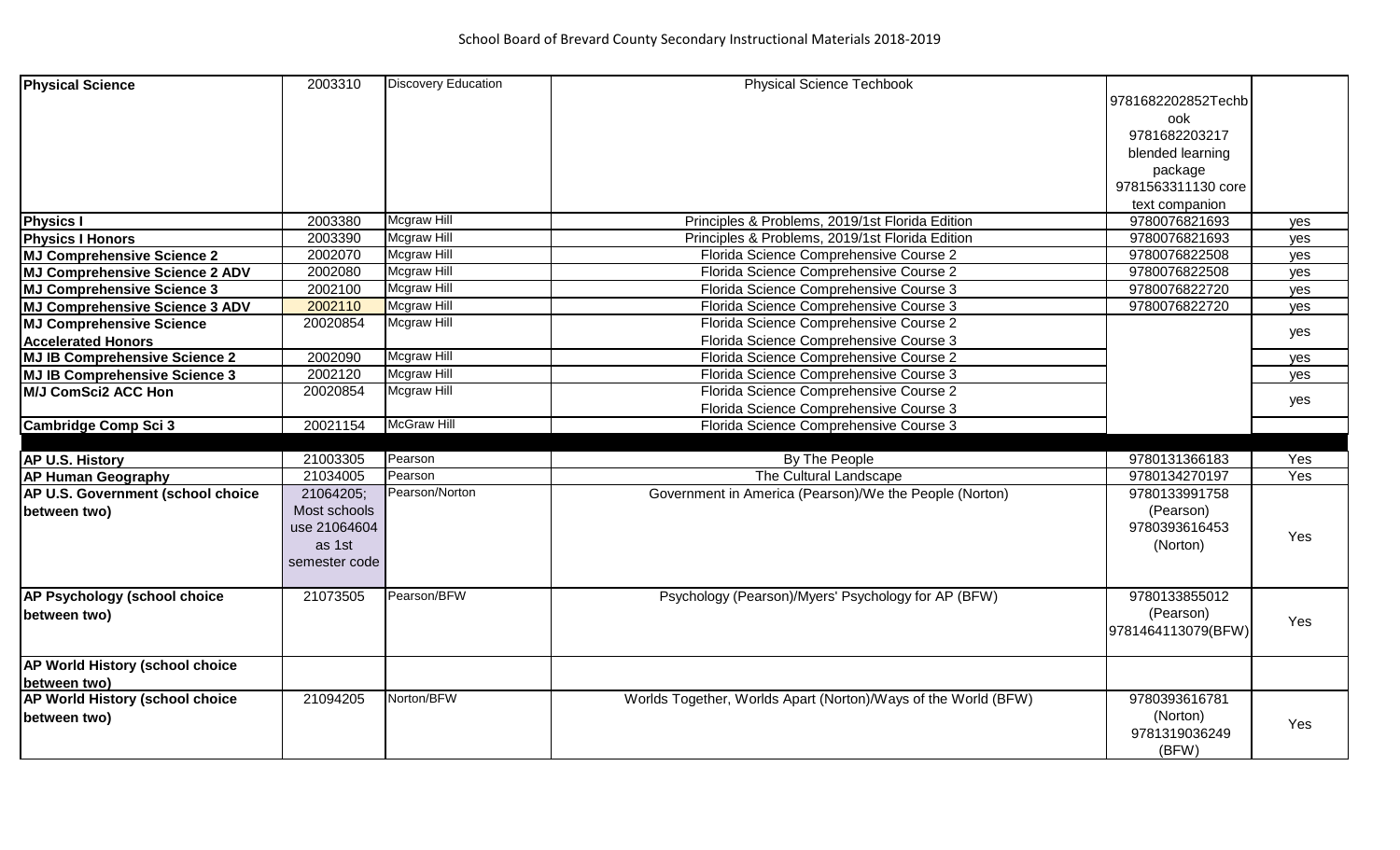| M/J U.S. History                    | 2100010X<br>2100015X<br>21000204<br>21000404             | <b>HMH</b>                 | HMH Social Studies: U.S. History: Beginnings to 1877, Florida Edition | 9781328739599 | Yes       |
|-------------------------------------|----------------------------------------------------------|----------------------------|-----------------------------------------------------------------------|---------------|-----------|
| <b>U.S. History</b>                 | 2100310X<br>21003204                                     | Pearson                    | Pearson Florida United States History                                 | 9780328914937 | Yes       |
| Economics                           | 2102335X<br>21023454<br>21023234                         | Pearson                    | Pearson Florida Economics                                             | 9780328914562 | Yes       |
| <b>World Cultures Geography</b>     | 2103300X                                                 | McGraw-Hill                | Geography: The Human and Physical World                               | 9780076642885 | Yes       |
| <b>M/J Civics</b>                   | 2106010X<br>21060204<br>21060274<br>21060284<br>2106016X | <b>Discovery Education</b> | Discovery Education Social Studies Techbook-Civics and Government     | 9781464113079 | Yes       |
| <b>M/J Civics</b>                   | 2106010X<br>21060204<br>21060274<br>21060284<br>2106016X | <b>FL Transformative</b>   | <b>Gateway to American Government</b>                                 | 9780989484534 | <b>No</b> |
| <b>U.S. Government</b>              | 2106310X<br>21063204                                     | Pearson                    | Pearson Florida Magruder's American Government                        | 9780328914821 | Yes       |
| <b>Law Studies</b>                  | 2106350X                                                 | McGraw-Hill                | Street Law: A Course in Practical Law                                 | 9780021429257 | Yes       |
| Psychology                          | 2107300X<br>2107310X                                     | Pearson                    | <b>Prentice Hall Psychology</b>                                       | 9780133980578 | Yes       |
| <b>Sociology</b>                    | 2108300X                                                 | McGraw-Hill                | Sociology & You                                                       | 9780076631933 | Yes       |
| <b>World History</b>                | 2109310X<br>21093204<br>21093214<br>21098104             | Pearson                    | Pearson Florida World History                                         | 9780328915859 | Yes       |
| <b>Comprehensive Law Studies</b>    | 2106370                                                  | McGraw-Hill                | Street Law: A Course in Practical Law                                 | 9780021429257 | Yes       |
| Court Procedures                    | 2106390                                                  | McGraw-Hill                | Street Law: A Course in Practical Law                                 | 9780021429257 | Yes       |
| M/J Studio Art 2                    | 101020                                                   | <b>Davis Publications</b>  | <b>Exploring Visual Design</b>                                        | 70-244-0      | Yes       |
| M/J Visual Art 1                    | 101100                                                   | <b>Davis Publications</b>  | <b>Exploring Visual Design</b>                                        | 70-244-0      | Yes       |
| <b>M/J Visual Art 2</b>             | 101110                                                   | <b>Davis Publications</b>  | <b>Exploring Visual Design</b>                                        | 70-244-0      | Yes       |
| <b>Two-Dimensional Studio Art 1</b> | 101300                                                   | <b>Davis Publications</b>  | The Visual Experience                                                 | 70-292-0      | Yes       |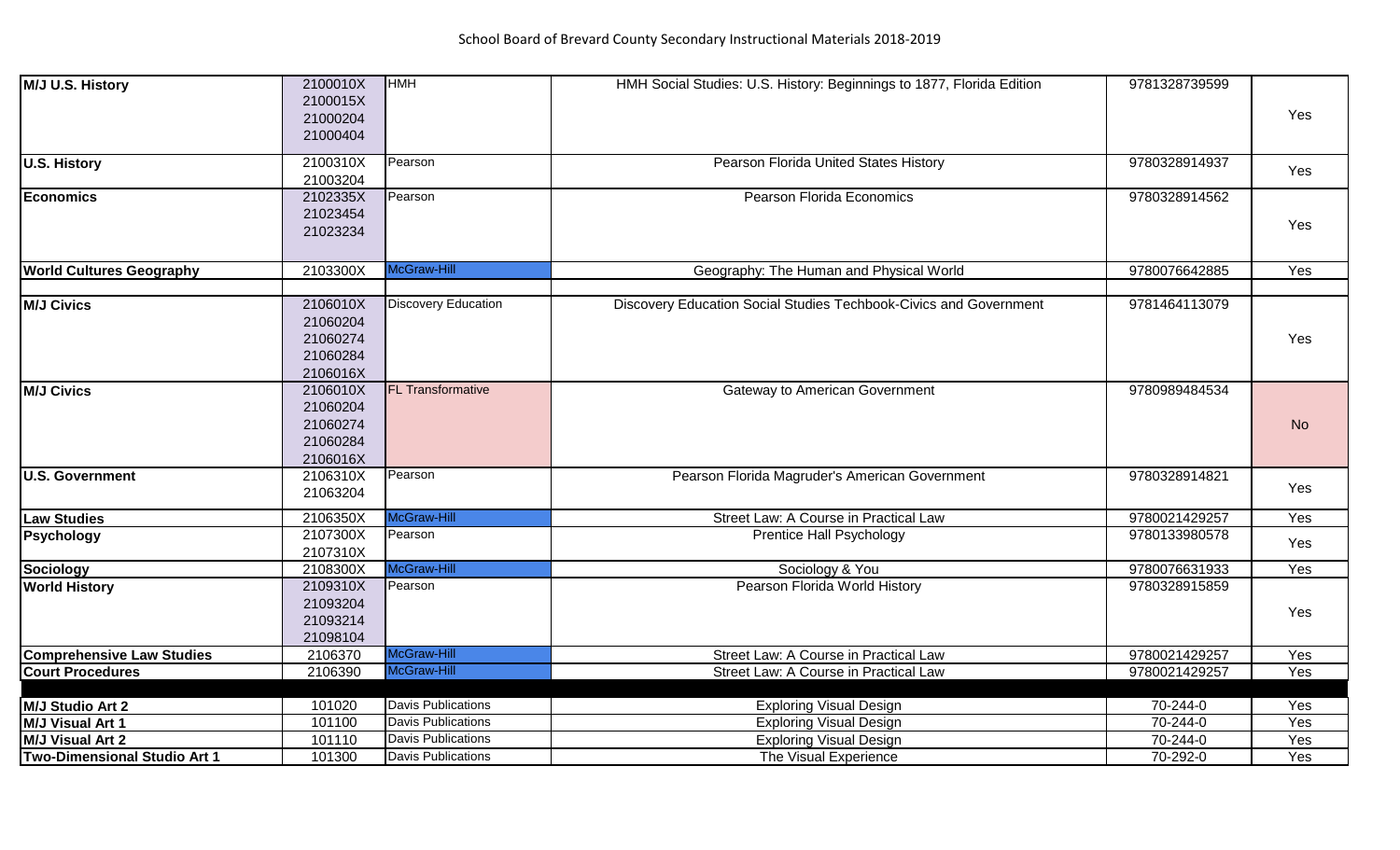| Painting 1                     | 104365   | Davis Publications        | <b>Experience Painting</b>           | 70-274-0 | Yes |
|--------------------------------|----------|---------------------------|--------------------------------------|----------|-----|
| <b>Digital Art Imaging 1</b>   | 108370   | <b>Davis Publications</b> | Communicating Through Graphic Design | 70-264-0 | Yes |
| <b>Ceramics/Pottery 1</b>      | 102300   | <b>Davis Publications</b> | <b>Experience Clay</b>               | 70-273-0 | Yes |
|                                |          |                           |                                      |          |     |
| <b>All Visual Art Courses</b>  |          |                           |                                      |          |     |
| 2-D STUDIO ART 1               | 0101300X |                           |                                      |          |     |
| 2-D STUDIO ART 2               | 0101310X |                           |                                      |          |     |
| 2-D STUDIO ART 3 HON           | 1013204  |                           |                                      |          |     |
| 3-D STUDIO ART 1               | 0101330X |                           |                                      |          |     |
| 3-D STUDIO ART 2               | 0101340X |                           |                                      |          |     |
| 3-D STUDIO ART 3 HON           | 1013504  |                           |                                      |          |     |
| <b>AICE ART &amp; DESIGN 1</b> | 1013705  |                           |                                      |          |     |
| AICE ART&DESPHOTO AS           | 1083605  |                           |                                      |          |     |
| <b>AP ART HIST</b>             | 1003005  |                           |                                      |          |     |
| <b>AP ART/DRAW PORT</b>        | 1043005  |                           |                                      |          |     |
| <b>AP STUDIO ART/2-D</b>       | 1093505  |                           |                                      |          |     |
| AP STUDIO ART/3-D              | 1093605  |                           |                                      |          |     |
| <b>ART HIST &amp; CRIT 1 H</b> | 1003304  |                           |                                      |          |     |
| <b>CERAM/POT 1</b>             | 0102300X |                           |                                      |          |     |
| <b>CERAM/POT 2</b>             | 0102310X |                           |                                      |          |     |
| <b>CERAM/POT 3 HON</b>         | 1023204  |                           |                                      |          |     |
| <b>CREATING 2-D ART</b>        | 0101355X |                           |                                      |          |     |
| <b>CREATING 3-D ART</b>        | 0101365X |                           |                                      |          |     |
| <b>CREATIVE PHOTO 1</b>        | 0108310X |                           |                                      |          |     |
| <b>CREATIVE PHOTO 2</b>        | 0108320X |                           |                                      |          |     |
| <b>CREATIVE PHOTO 3 HON</b>    | 1083304  |                           |                                      |          |     |
| <b>DIGITAL ART IMG 1</b>       | 0108370X |                           |                                      |          |     |
| <b>DIGITAL ART IMG 2</b>       | 0108380X |                           |                                      |          |     |
| <b>DIGITAL ART IMG 3 H</b>     | 1083904  |                           |                                      |          |     |
| DRAW <sub>1</sub>              | 0104340X |                           |                                      |          |     |
| <b>DRAW2</b>                   | 0104350X |                           |                                      |          |     |
| <b>DRAW 3 HONORS</b>           | 1043604  |                           |                                      |          |     |
| <b>IB FILM STUDIES 2</b>       | 1074725  |                           |                                      |          |     |
| <b>IB VISUAL ARTS 3</b>        | 1148355  |                           |                                      |          |     |
| <b>M/J 2-D STUDIO ART 2</b>    | 0101020X |                           |                                      |          |     |
| M/J 2-D STUDIO ART 3           | 0101026X |                           |                                      |          |     |
| <b>M/J 3D STUDIO ART 1</b>     | 0101040X |                           |                                      |          |     |
| <b>M/J CREATIVE PHOTO 1</b>    | 0102040X |                           |                                      |          |     |
| M/J DIG ART & DES 1            | 0103000X |                           |                                      |          |     |
| <b>M/J DIG ART &amp; DES 2</b> | 0103010X |                           |                                      |          |     |
| M/J EXP 3-D ART                | 0101035X |                           |                                      |          |     |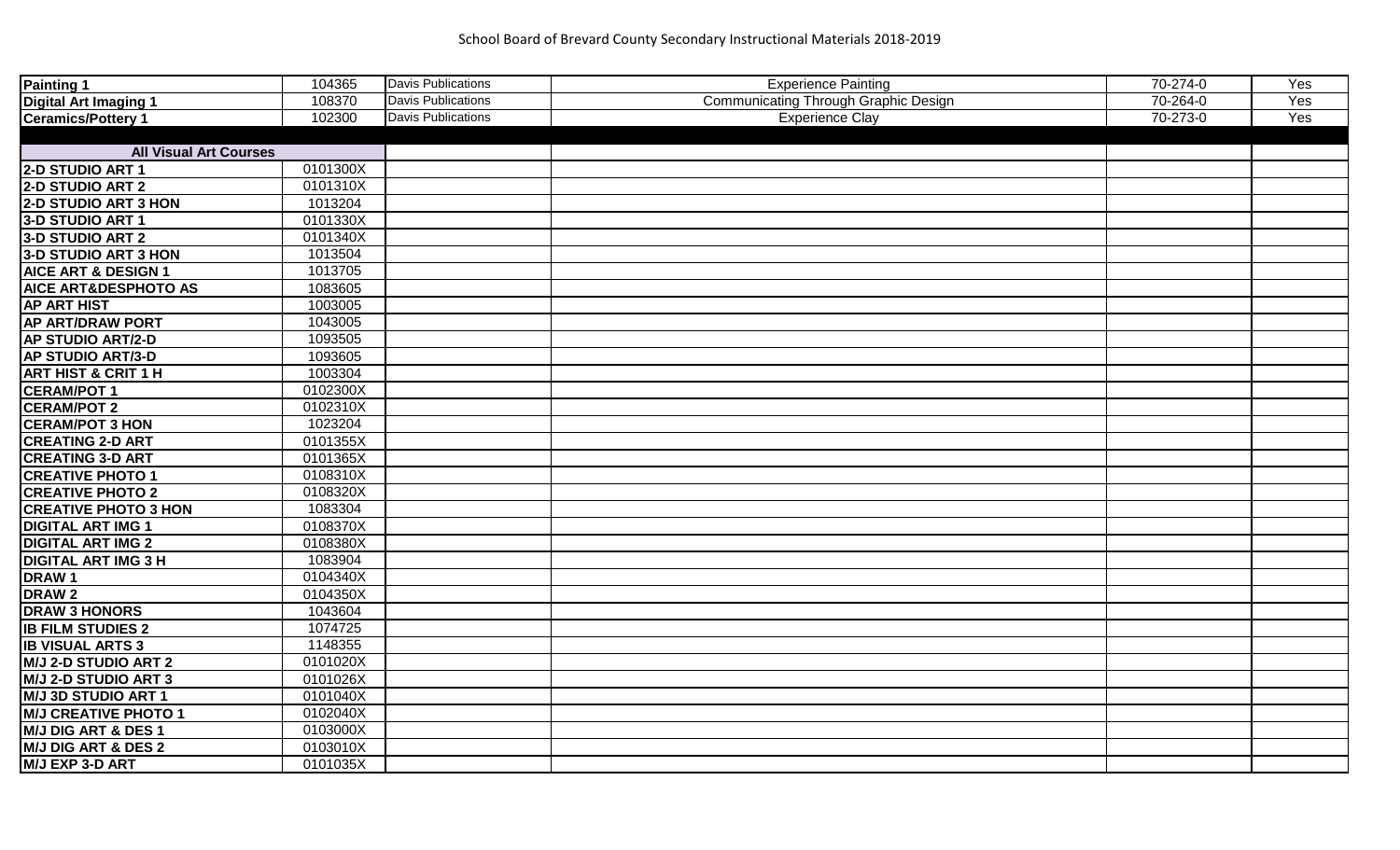| <b>M/J EXPLORING 2D ART</b> | 0101005X |                            |                                                                                     |                  |           |
|-----------------------------|----------|----------------------------|-------------------------------------------------------------------------------------|------------------|-----------|
| <b>M/J EXPLORING 2D ART</b> | 0101005X |                            |                                                                                     |                  |           |
| <b>M/J VISUAL ART 1</b>     | 0101100X |                            |                                                                                     |                  |           |
| <b>M/J VISUAL ART 2</b>     | 0101110X |                            |                                                                                     |                  |           |
| <b>PAINT1</b>               | 0104370X |                            |                                                                                     |                  |           |
| <b>PAINT 2</b>              | 0104380X |                            |                                                                                     |                  |           |
| PORT DEV: 2D DES HON        | 1093204  |                            |                                                                                     |                  |           |
| PORT DEV: 3D DES HON        | 1093304  |                            |                                                                                     |                  |           |
| PORT DEV: DRAW HON          | 1093104  |                            |                                                                                     |                  |           |
|                             |          |                            |                                                                                     |                  |           |
| Theatre 1                   | 400310   | <b>Perfection Learning</b> | <b>Basic Drama Projects (Student Edition)</b>                                       | 81-551-0         | No        |
| Theatre 1                   | 400310   | <b>Perfection Learning</b> | FREE with 25 Student Editions - Basic Drama Projects Teachers Edition               | $81 - 551 - 1$   | <b>No</b> |
| Theatre 1                   | 400310   | <b>Perfection Learning</b> | FREE with 25 Student Editions - Basic Drama Projects Online Teacher Edition 6-year  | $81 - 551 - 2$   |           |
|                             |          |                            | Access                                                                              |                  | Yes       |
| Theatre 1                   | 400310   | Perfection Learning        | FREE with 25 Student Editions - Basic Drama Projects Teacher Resource Binder with   | 81-551-3         |           |
|                             |          |                            | ExamView CD                                                                         |                  | No        |
| Theatre 1                   | 400310   | <b>Perfection Learning</b> | FREE with 25 STudent Editions - Basic Drama Projects Online Student Edition 6-year  | $81 - 552 - 1$   |           |
|                             |          |                            | Access                                                                              |                  | Yes       |
|                             |          |                            |                                                                                     |                  |           |
| <b>Physical Education</b>   | 3026010  | McGraw-Hill                | Glencoe Health - Florida Edition 2014 (HS)Student Edition                           | 7BHC-MPPY-4B22-  |           |
|                             |          |                            |                                                                                     | D <sub>2E5</sub> | Y         |
|                             | 3026010  | McGraw-Hill                | Glencoe Health - Florida Edition 2014 (HS)Student Edition                           |                  |           |
|                             | 1506320  | McGraw-Hill                | Glencoe Health - Florida Edition 2014 (HS)Student Edition                           | 7BHC-MPPY-4B22-  |           |
|                             |          |                            |                                                                                     | D <sub>2E6</sub> | Y         |
|                             | 1506320  | McGraw-Hill                | Glencoe Health - Florida Edition 2014 (HS)Teacher Edition                           | 2DKE-LHCS-TCMX-  |           |
|                             |          |                            |                                                                                     | <b>T3J1</b>      | Y         |
|                             |          |                            |                                                                                     |                  |           |
| <b>Spanish 1</b>            | 708340   | <b>Houghton Mifflin</b>    | Holt McDougal Avancemos Sigital Value Plus Bundle 5 YL1                             | 9780544461895    | yes       |
|                             | 708340   | <b>Houghton Mifflin</b>    | Holt McDougal Avancemos Student Edition Level 1                                     | 9780547871912    | yes       |
|                             | 708340   | <b>Houghton Mifflin</b>    | McDougal Littell iAvancemos! Practica por nieveles (workbook)                       | 9870618782185    | no        |
|                             | 708340   | <b>Houghton Mifflin</b>    | McDougal Littell iAvancemos! Lectauras para todos w/audio CD L1                     | 987618782093     | yes       |
|                             | 708340   | <b>Houghton Mifflin</b>    | McDougal Littell íAvancemos! Cuaderno para hispanohablantes (Student Workbook) with | 9780618782680    |           |
|                             |          |                            | <b>Review Bookmarks Level 1</b>                                                     |                  | no        |
|                             | 708340   | <b>Houghton Mifflin</b>    | McDougal Littell íAvancemos! Lecturas para hispanohablantes (Student) with Audio CD | 9780618802272    |           |
|                             |          |                            | Levels 1A/1B/1                                                                      |                  | yes       |
|                             | 708340   | <b>Houghton Mifflin</b>    | ¡Avancemos! AvanzaComics with Fill-In Comic Book Levels 1A/1B/1                     | 9780618803460    | yes       |
|                             | 708340   | <b>Houghton Mifflin</b>    | McDougal Littell íAvancemos! Lesson Review Bookmarks Levels 1B/1                    | 9780618798605    | yes       |
|                             | 708340   | <b>Houghton Mifflin</b>    | Holt McDougal Avancemos Student One Stop DVD-ROM Level 1 2013                       | 9780547897165    | yes       |
|                             | 708340   | <b>Houghton Mifflin</b>    | ¡Avancemos! Teacher Edition Level 1 2013                                            | 9780547872025    | yes       |
|                             | 708340   | <b>Houghton Mifflin</b>    | Holt McDougal Avancemos Student Edition Level 1 2013 (Additonal Textbooks)          | 9780547871912    | yes       |
| MYP Sp 1                    | 7088704  | houghton Mifflin           | Avancemos spanish 1                                                                 |                  | yes       |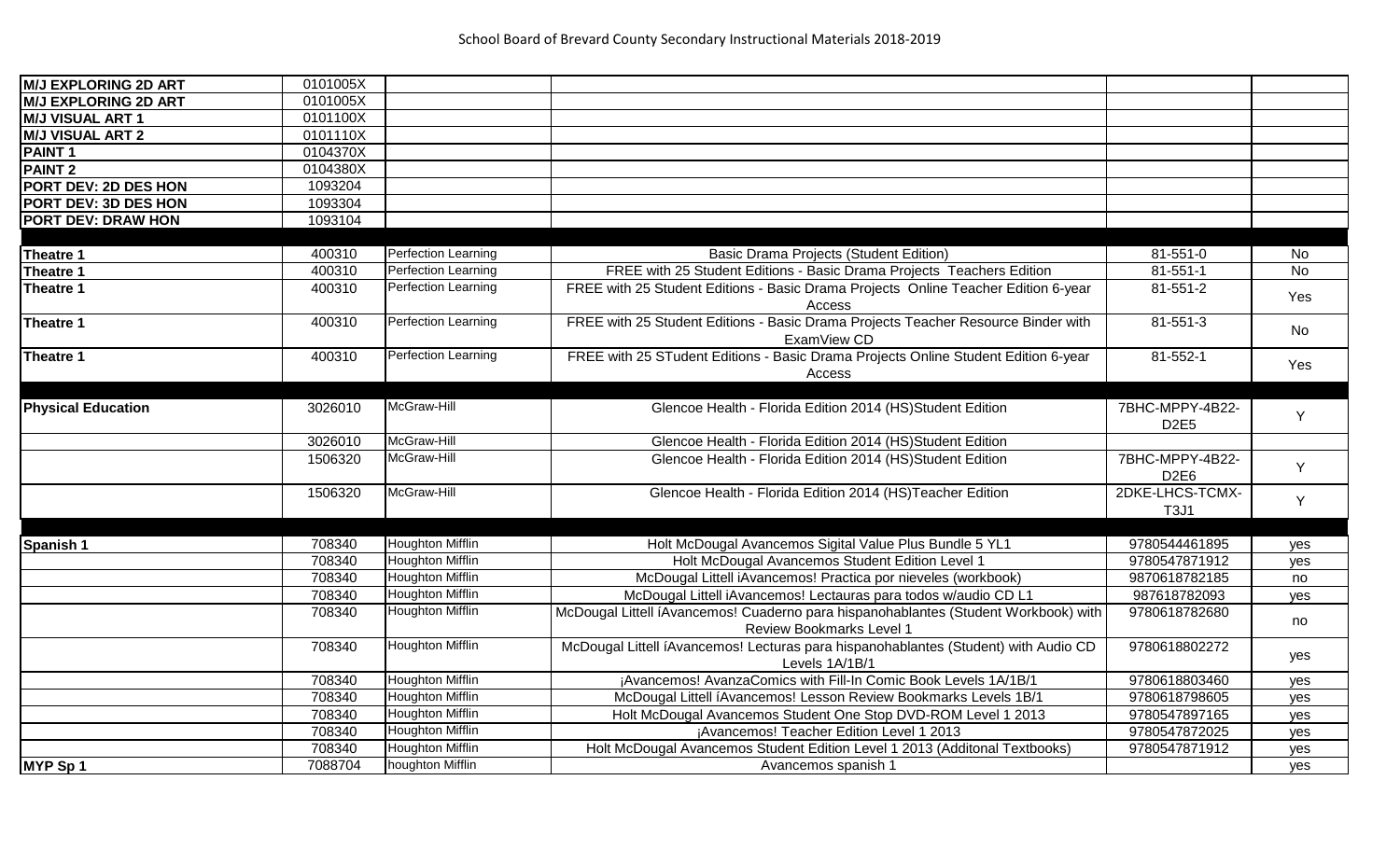| Spanish 2               | 708350  | <b>Houghton Mifflin</b> | Holt McDougal Avancemos Digital Value Plus Bundle 5 Year Level 2 201                | 9780544461901 | yes        |
|-------------------------|---------|-------------------------|-------------------------------------------------------------------------------------|---------------|------------|
|                         | 708350  | Houghton Mifflin        | Holt McDougal Avancemos Student Edition Level 2 2013                                | 9780547871936 | yes        |
|                         | 708350  | <b>Houghton Mifflin</b> | McDougal Littell íAvancemos! Cuaderno: Practica por niveles (Student Workbook) with | 9780618782192 | no         |
|                         |         |                         | Review Bookmarks Level 2                                                            |               |            |
|                         | 708350  | <b>Houghton Mifflin</b> | McDougal Littell íAvancemos! Lecturas para todos (Student) with Audio CD Level 2    | 9780618782109 | yes        |
|                         |         |                         |                                                                                     |               |            |
|                         | 708350  | <b>Houghton Mifflin</b> | McDougal Littell íAvancemos! AvanzaComics with Fill-In Comic Book Level 2           | 9780618803477 | yes        |
|                         | 708350  | <b>Houghton Mifflin</b> | McDougal Littell íAvancemos! Lesson Review Bookmarks Level 2                        | 9780618798612 | yes        |
|                         | 708350  | <b>Houghton Mifflin</b> | ¡Avancemos! Student One Stop DVD-ROM Level 2 2013                                   | 9780547897172 | yes        |
|                         | 708350  | <b>Houghton Mifflin</b> | Holt McDougal Avancemos Teacher Edition Level 2 2013                                | 9780547871967 | yes        |
|                         | 708350  | <b>Houghton Mifflin</b> | Holt McDougal Avancemos Student Edition Level 2 2013 (Additonal Textbooks)          | 9780547871936 | yes        |
|                         | 708350  | <b>Houghton Mifflin</b> | <b>Teacher Materials (Additional)</b>                                               | 9780547871967 | yes        |
| Pre-IB Spanish 2        | 7088104 | Houghton Mifflin        | Holt McDougal Avancemos student edititon level 2                                    |               | yes        |
| <b>IB MYP Spanish 2</b> | 7088804 | <b>Houghton Mifflin</b> | Holt McDougal Avancemos student edition level 2                                     |               |            |
| Spanish 3               | 708360  | Houghton Mifflin        | Holt McDougal Avancemos Digital Value Plus Bundle 5 Year Level 3 2013               | 9780544461925 | yes        |
|                         | 708360  | <b>Houghton Mifflin</b> | Holt McDougal Avancemos Student Edition Level 3 2013                                | 9780547871929 | yes        |
|                         | 708360  | <b>Houghton Mifflin</b> | McDougal Littell íAvancemos! Cuaderno: Practica por niveles (Student Workbook) with | 9780618782208 | no         |
|                         |         |                         | Review Bookmarks Level 3                                                            |               |            |
|                         | 708360  | <b>Houghton Mifflin</b> | McDougal Littell íAvancemos! Lecturas para todos (Student) with Audio CD Level 3    | 9780618782116 | yes        |
|                         |         |                         |                                                                                     |               |            |
|                         | 708360  | <b>Houghton Mifflin</b> | McDougal Littell íAvancemos! Cuaderno para hispanohablantes (Student Workbook) with | 9780618782703 | no         |
|                         |         |                         | <b>Review Bookmarks Level 3</b>                                                     |               |            |
|                         | 708360  | <b>Houghton Mifflin</b> | McDougal Littell íAvancemos! Lecturas para hispanohablantes (Student) with Audio CD | 9780618802319 | yes        |
|                         |         |                         | Level 3                                                                             |               |            |
|                         | 708360  | <b>Houghton Mifflin</b> | ¡Avancemos! AvanzaComics with Fill-In Comic Book Level 3                            | 9780618803484 | yes        |
|                         | 708360  | <b>Houghton Mifflin</b> | McDougal Littell íAvancemos! Lesson Review Bookmarks Level 3                        | 9780618798629 | yes        |
|                         | 708360  | <b>Houghton Mifflin</b> | Holt McDougal Avancemos Student One Stop DVD-ROM Level 3 2013                       | 9780547897189 | yes        |
|                         | 708360  | <b>Houghton Mifflin</b> | Holt McDougal Avancemos Teacher Edition Level 3 2013                                | 9780547872032 | yes        |
|                         | 708360  | <b>Houghton Mifflin</b> | Holt McDougal Avancemos Student Edition Level 3 2013 (Additonal Textbooks)          | 9780547871929 | yes        |
|                         | 708360  | <b>Houghton Mifflin</b> | <b>Teacher Materials (Additional)</b>                                               | 9780547872032 | yes        |
| Pre-IB Spanish 3        | 7088204 | <b>Houghton Mifflin</b> |                                                                                     |               | yes        |
| <b>IB MYP Spanish 3</b> | 7088904 |                         |                                                                                     |               |            |
| Spanish 4               | 708370  | <b>Houghton Mifflin</b> | Holt McDougal Avancemos Digital Value Plus Bundle 5 Year Level 4 2013               | 9780544461932 | <b>ves</b> |
|                         | 708370  | <b>Houghton Mifflin</b> | Holt McDougal Avancemos Student Edition Level 4 2013                                | 9780547871943 | yes        |
|                         | 708370  | Houghton Mifflin        | McDougal Littell íEn Espa±ol! Lecturas Literarias PE with Audio CD Level 4          | 9780618661701 | yes        |
|                         | 708370  | Houghton Mifflin        | Holt McDougal Avancemos Student One Stop DVD-ROM Level 4 2013                       | 9780547897196 | yes        |
|                         | 708370  | <b>Houghton Mifflin</b> | Holt McDougal Avancemos Teacher Edition Level 4 2013                                | 9780547872018 | yes        |
|                         | 708370  | <b>Houghton Mifflin</b> | Holt McDougal Avancemos Student Edition Level 4 2013 (Additonal Textbooks)          | 9780547871943 | yes        |
|                         | 708370  | <b>Houghton Mifflin</b> | <b>Teacher Materials (Additional)</b>                                               | 9780547872018 | yes        |
| French 1                | 701320  | <b>Houghton Mifflin</b> | Bien dit! Student Edition Level 1 2013                                              | 9780547871790 | yes        |
|                         | 701320  | Houghton Mifflin        | Holt McDougal Bien Dit! Online Interactive Student Edition 5-Year Level 1 2013      | 9780544463950 | yes        |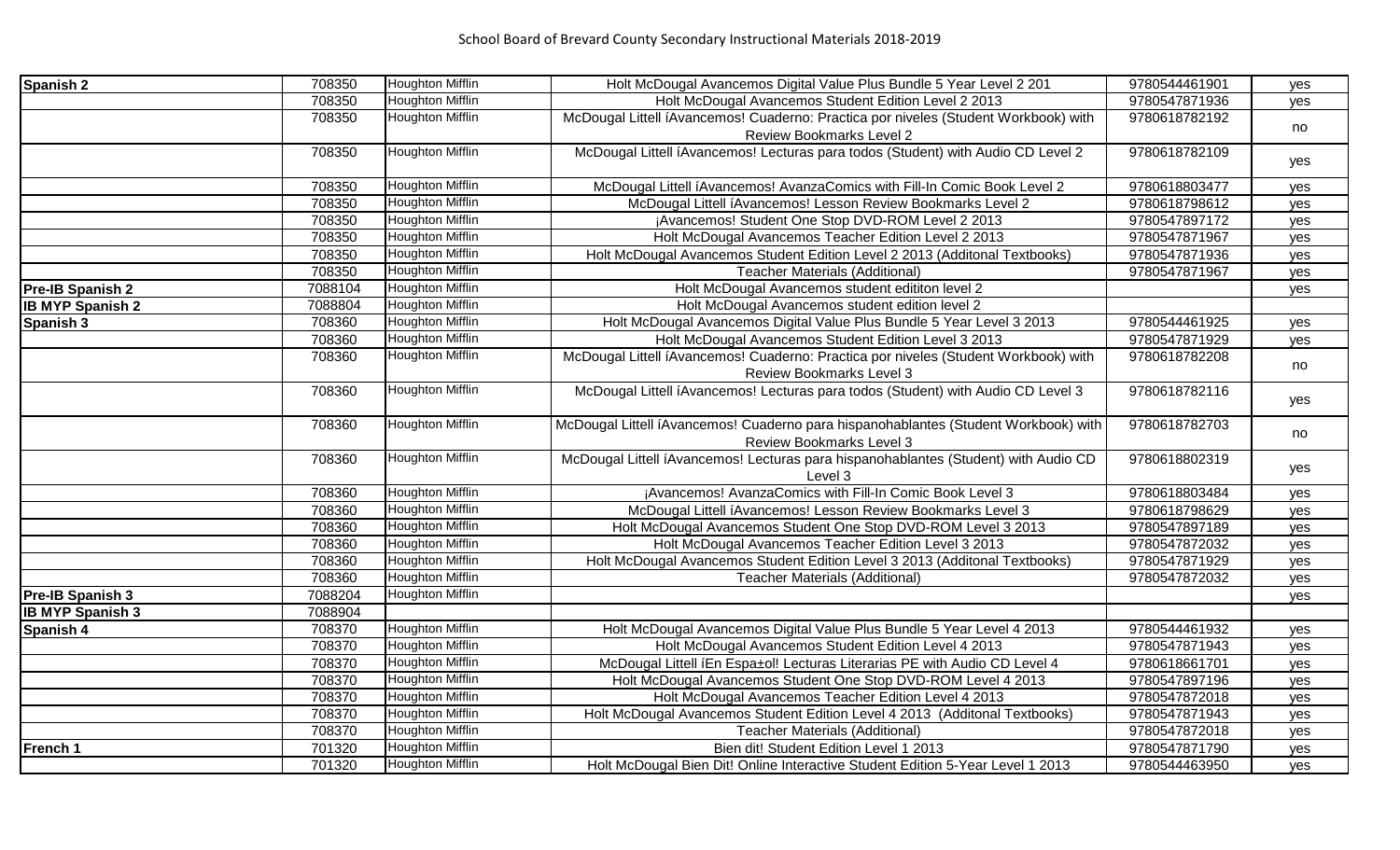|                 | 701320 | Houghton Mifflin        | Bien dit! Online Premium Add-on Package 5 Year Level 1 2013                     | 9780544462335     | yes            |
|-----------------|--------|-------------------------|---------------------------------------------------------------------------------|-------------------|----------------|
|                 | 701320 | Houghton Mifflin        | Bien dit! Reading and Writing Activities Workbook Student Edition Level 1A/1B/1 | 9780547951805     | yes            |
|                 | 701320 | Houghton Mifflin        | Bien dit! Vocabulary and Grammar Workbook Student Edition Level 1A/1B/1         | 9780547951867     | $\mathbf{v}$   |
|                 | 701320 | Houghton Mifflin        | Bien dit! Student One Stop DVD-ROM Level 1 2013                                 | 9780547897288     | $\mathsf{V}$   |
|                 | 701320 | Houghton Mifflin        | Bien dit! Teacher Edition Level 1 2013                                          | 9780547871707     | $\mathsf{V}$   |
|                 | 701320 | Houghton Mifflin        | Bien dit! Student Edition Level 1 2013 (additonal textbooks)                    | 9780547871790     | v              |
| French 2        | 701330 | Houghton Mifflin        | Bien dit! Student Edition Level 2 2013                                          | 9780547871677     | $\overline{V}$ |
|                 | 701330 | Houghton Mifflin        | Holt McDougal Bien Dit! Online Interactive Student Edition 5-Year Level 2 2013  | 9780544463042     | $\mathbf{V}$   |
|                 | 701330 | Houghton Mifflin        | Bien dit! Online Premium Add-on Package 5 Year Level 2 2013                     | 9780544462304     | $\mathsf{v}$   |
|                 | 701330 | <b>Houghton Mifflin</b> | Bien dit! Reading and Writing Activities Workbook Student Edition Level 2       | 9780547951812     | $\mathsf{V}$   |
|                 | 701330 | Houghton Mifflin        | Bien dit! Vocabulary and Grammar Workbook Student Edition Level 2               | 9780547951843     | no             |
|                 | 701330 | Houghton Mifflin        | Bien dit! Student eEdition DVD-ROM Level 2 2013                                 | 9780547897318     | v              |
|                 | 701330 | Houghton Mifflin        | Bien dit! Teacher Edition Level 2 2013                                          | 9780547871721     | $\mathbf{v}$   |
|                 | 701330 | Houghton Mifflin        | Bien dit! Student Edition Level 2 2013                                          | 9780547871677     | $\mathbf{v}$   |
| French 3        | 701340 | Houghton Mifflin        | Bien dit! Student Edition Level 3 2013                                          | 9780547871691     | $\mathbf{v}$   |
|                 | 701340 | <b>Houghton Mifflin</b> | Holt McDougal Bien Dit! Online Interactive Student Edition 5-Year Level 3 2013  | 9780544463059     | $\mathsf{V}$   |
|                 | 701340 | Houghton Mifflin        | Bien dit! Online Premium Add-on Package 5 Year Level 3 2013                     | 9780544462298     | $\mathsf{V}$   |
|                 | 701340 | Houghton Mifflin        | Bien dit! Reading and Writing Activities Workbook Student Edition Level 3       | 9780547951829     | $\mathbf{v}$   |
|                 | 701340 | Houghton Mifflin        | Bien dit! Vocabulary and Grammar Workbook Student Edition Level 3               | 9780547951850     | no             |
|                 | 701340 | Houghton Mifflin        | Bien dit! Student eEdition DVD-ROM Level 3 2013                                 | 9780547897325     | $\mathbf{v}$   |
|                 | 701340 | Houghton Mifflin        | Bien dit! Teacher Edition Level 3 2013                                          | 9780547871714     | $\mathsf{v}$   |
|                 | 701340 | Houghton Mifflin        | Bien dit! Student Edition Level 3 2013                                          | 9780547871691     | $\mathsf{v}$   |
| French 4        | 701350 | <b>EMC Publishing</b>   | Passport with Print Text Package Student Account (6 yr. license)                | 9780821976517     | V              |
|                 | 701350 | <b>EMC Publishing</b>   | Teacher Resource DVD- EMC Publishing                                            | 9780821967409     | $\mathbf{v}$   |
|                 | 701350 | <b>EMC Publishing</b>   | <b>Textbook Student Edition</b>                                                 | 9780821966600     | $\overline{V}$ |
| German 1        | 702320 | Vista Higher Learner    | L1 Mosaik Student Edition + Supersite Plus (vText) (6 yr)                       | 978-1-62680-398-3 | $\mathsf{V}$   |
|                 | 702320 | Vista Higher Learner    | Teacher's Resource Box                                                          | 978-1-61857-370-4 | $\mathsf{V}$   |
| German 2        | 702330 | Vista Higher Learner    | L2 Mosaik Student Edition + Supersite Plus (vText) (6 yr)                       | 978-1-62680-394-7 | $\mathsf{v}$   |
|                 | 702330 | Vista Higher Learner    | Teacher's Resource Box                                                          | 978-1-61857-375-9 | v              |
| <b>German 3</b> | 702340 | Vista Higher Learner    | L3 Mosaik Student Edition + Supersite Plus (vText) (6 yr)                       | 978-1-62680-399-2 | $\mathbf{v}$   |
|                 | 702340 | Vista Higher Learner    | Teacher's Resource Box                                                          | 978-1-61857-377-3 | $\mathbf{v}$   |
| German 4        | 702350 | Vista Higher Learner    | Denk Mal Student Edition + Supersite Plus (vText) (6 yr)                        | 978-1-62680-954-3 | $\mathsf{v}$   |
|                 | 702350 | Vista Higher Learner    | Instructor's Resource Pack                                                      | 978-1-61857-957-4 | no             |
| Latin 1         | 706300 | Whelock                 | <b>Wheelock's Latin Textbook</b>                                                | 9780061997211     | no             |
|                 | 706300 | Whelock                 | Wheelock's Workbook                                                             | 9780060956424     | no             |
| Latin 2         | 706310 | Whelock                 | <b>Wheelock's Latin Textbook</b>                                                | 9780061997211     | no             |
|                 | 706310 | Whelock                 | Wheelock's Workbook                                                             | 9780060956424     | no             |
| Latin 3         | 706320 | Whelock                 | <b>Wheelock's Latin Textbook</b>                                                | 9780061997211     | no             |
|                 | 706320 | Whelock                 | Wheelock's Workbook                                                             | 9780060956424     | no             |
| <b>Latin 4</b>  | 706330 | Whelock                 | <b>Wheelock's Latin Textbook</b>                                                | 9780061997211     | no             |
|                 | 706330 | Whelock                 | <b>Wheelock's Workbook</b>                                                      | 9780060956424     | no             |